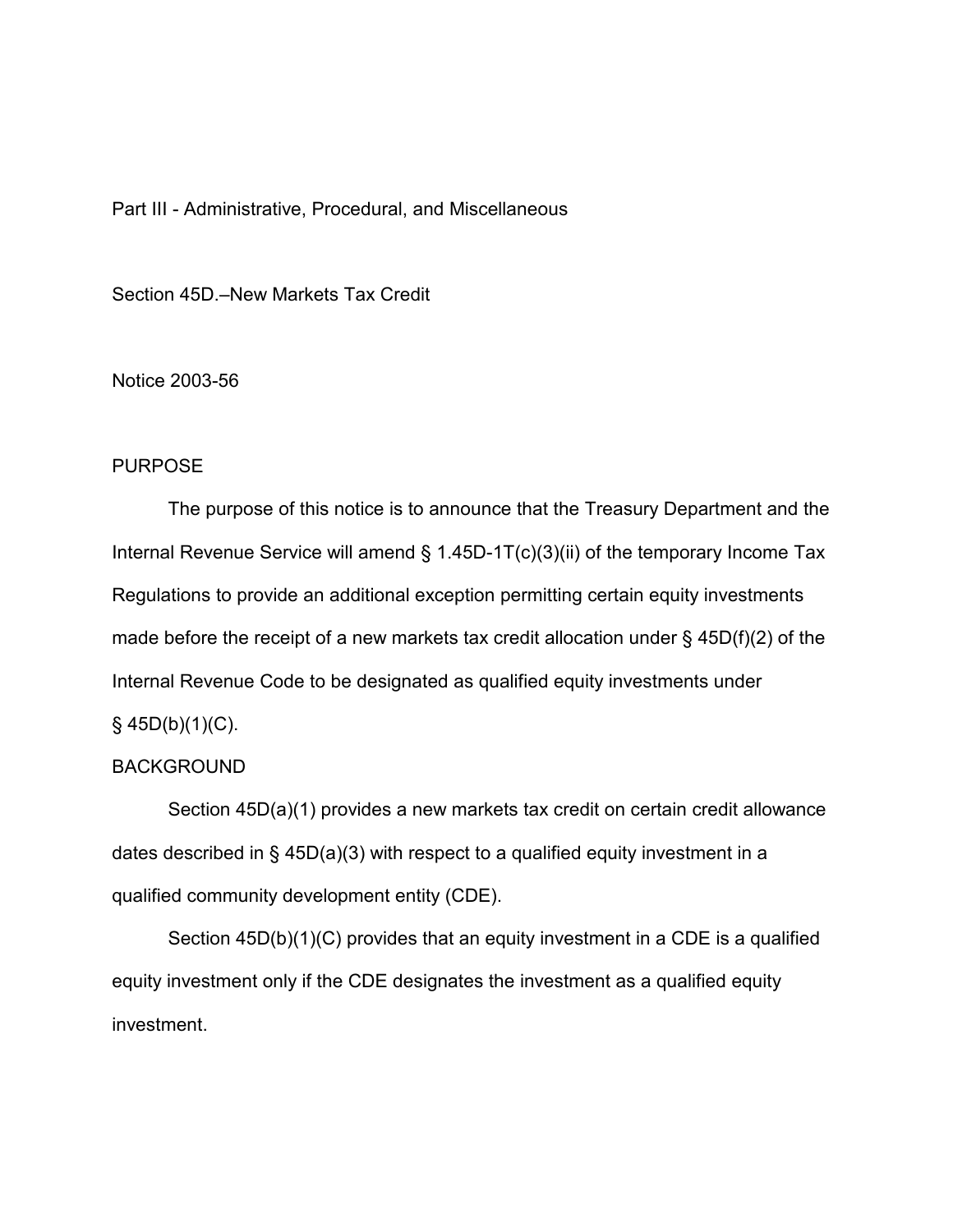Section 45D(c)(1) provides that an entity is a CDE only if, among other requirements, the entity is certified by the Secretary of the Treasury Department as a CDE.

Section 45D(b)(2) provides that the maximum amount of equity investments issued by a CDE that may be designated by the CDE as qualified equity investments shall not exceed the portion of the new markets tax credit limitation set forth in  $\S$  45D(f)(1) that is allocated to the CDE by the Secretary under  $\S$  45D(f)(2).

Section 1.45D-1T(c)(3)(i) provides that, except as provided in § 1.45D-1T(c)(3)(ii), an equity investment in an entity is not eligible to be designated as a qualified equity investment if it is made before the entity enters into an allocation agreement with the Secretary. An "allocation agreement" is an agreement between the Secretary and a CDE relating to a new markets tax credit allocation under § 45D(f)(2).

Section 1.45D-1T(c)(3)(ii) provides that, notwithstanding § 1.45D-1T(c)(3)(i), an equity investment in an entity is eligible to be designated as a qualified equity investment if -- (A) the equity investment is made on or after April 20, 2001; (B) the entity in which the equity investment is made is certified by the Secretary as a CDE under § 45D(c) before January 1, 2003; (C) the entity in which the equity investment is made receives notification of the credit allocation (with the actual receipt of such credit allocation contingent upon subsequently entering into an allocation agreement) from the Secretary before January 1, 2003; and (D) the equity investment otherwise satisfies the requirements of § 45D and § 1.45D-1T.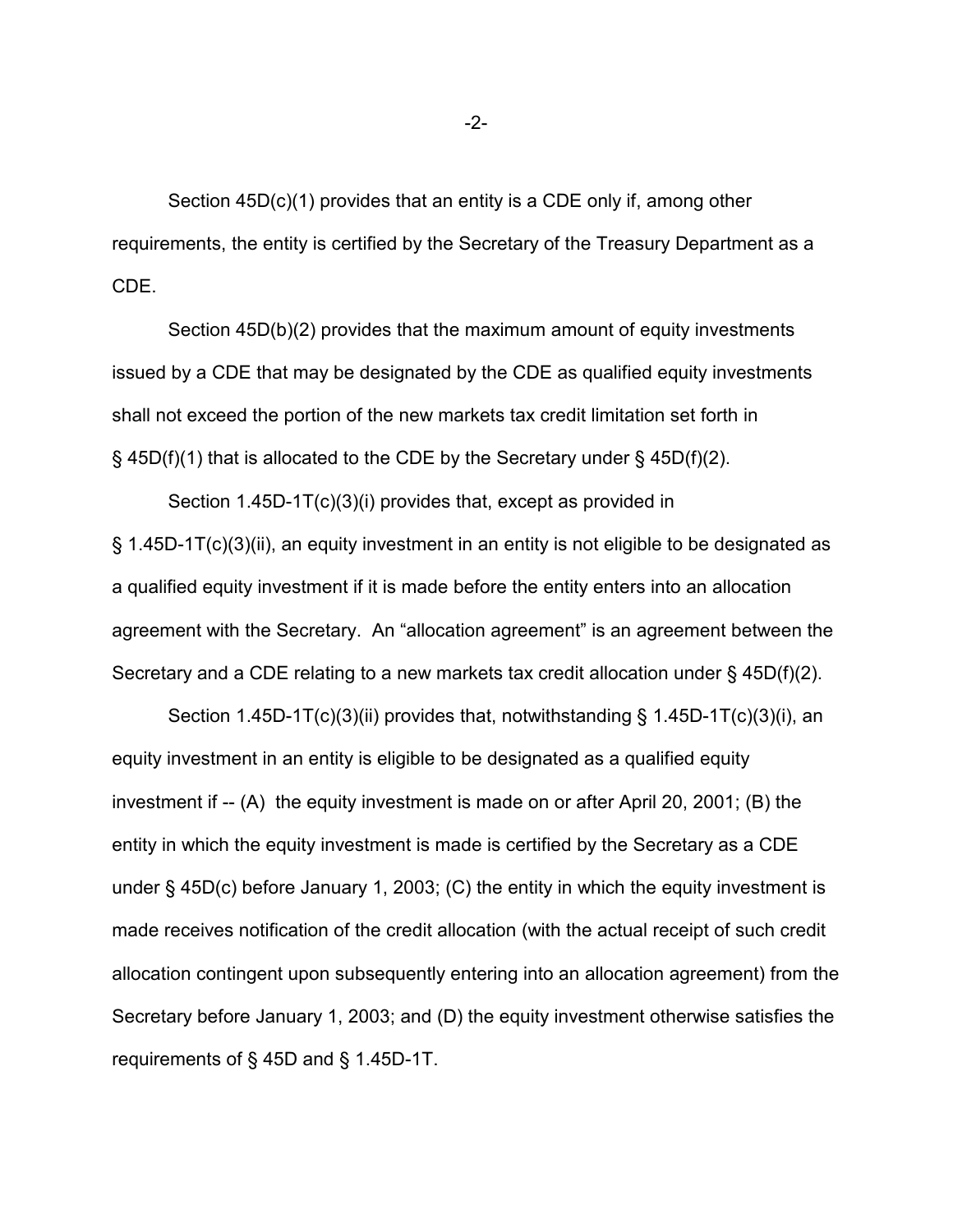The Secretary has delegated certain administrative functions relating to the new markets tax credit program to the Under Secretary (Domestic Finance), who in turn has delegated those functions to the Community Development Financial Institutions Fund (CDFI Fund). The delegated administrative functions include CDE certifications and new markets tax credit allocations.

Notice 2003-9, 2003-5 I.R.B. 369, announces that the Treasury Department and the Service will amend  $\S$  1.45D-1T(c)(3)(ii) to provide that, notwithstanding § 1.45D-1T(c)(3)(i), an equity investment in an entity is eligible to be designated as a qualified equity investment under  $\S$  1.45D-1T(c)(1)(iii) if  $-$  (1) the equity investment is made on or after April 20, 2001; (2) the designation of the equity investment as a qualified equity investment is made for a credit allocation received pursuant to an allocation application submitted to the CDFI Fund no later than August 29, 2002; and (3) the equity investment otherwise satisfies the requirements of § 45D and § 1.45D-1T. **DISCUSSION** 

In order to encourage equity investments in CDEs, the Treasury Department and the Service will amend § 1.45D-1T(c)(3)(ii) to provide an additional exception permitting an equity investment made on or after the date the CDFI Fund publishes a Notice of Allocation of Availability (NOAA) in the Federal Register to be designated as a qualified equity investment. Accordingly, § 1.45D-1T(c)(3)(ii) will be revised to provide that, notwithstanding § 1.45D-1T(c)(3)(i), an equity investment in an entity is eligible to be designated as a qualified equity investment under  $\S$  1.45D-1T(c)(1)(iii) if:

-3-